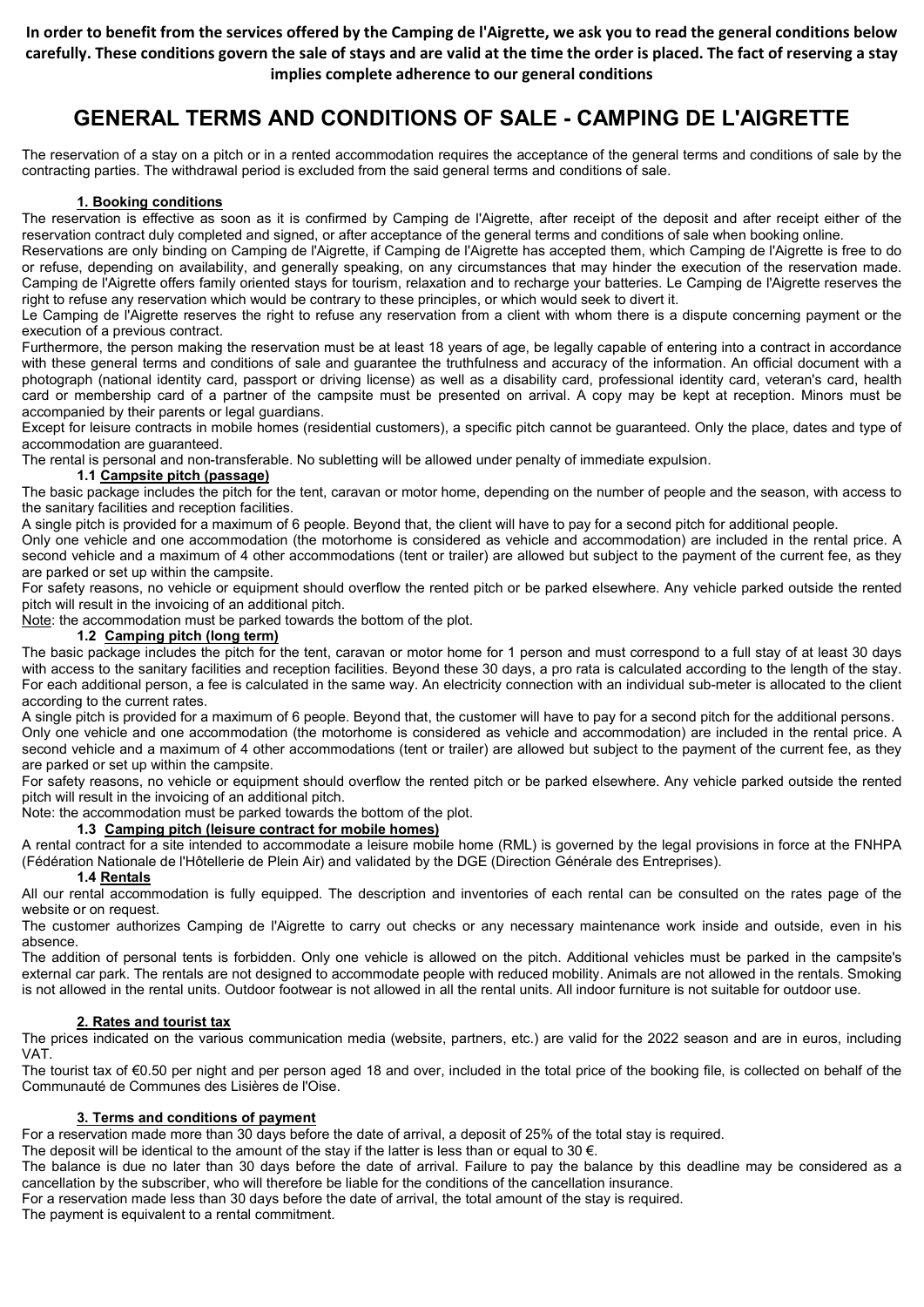Payment is made via the internet : https://www.sydevnet3.com/Aigrette/UK/reservation.php by credit card (privileged secure payment). Other means of payment are however possible (credit card transaction by telephone, cash, bank check, bank transfer, direct debit). Payment by credit card is mandatory for a VAD (Distance Sale) whose stay is less than 30 days prior to the date of arrival.

# 4. Penalty clause (article 1226 of the Civil Code)

The customer formally undertakes to respect the following penalty clause.

"Any delay in the payment of the invoice or its accessories shall automatically lead to an increase of 15% on the amount of the sums due, as well as the application of late payment interest, at the legal rate, on the amount of the debt, from the first day of the month following the date on which these sums are due, as compensation for the prejudice suffered by the campsite management, and this without the need for formal notice, by derogation from article 1230 of the Civil Code".

#### 5. Changes and cancellations

# 5.1 Booking changes

#### 5.1.1 30 days or more prior to your arrival

Any request (mail or e-mail) to modify the reservation criteria can only be accepted depending on the availability of the campsite (possibility of carrying over to the following season only according to the new conditions of stay). Failing any modification, the client must make his stay under the initial booking conditions or cancel it according to the conditions of the cancellation insurance.

#### 5.1.2 Less than 30 days prior to your arrival

- Any request to increase the length of your stay will be subject to availability and according to current rates.
- Any request to reduce the length of your stay is considered as a partial cancellation and will be subject to the conditions of the cancellation insurance.

#### 5.2 Unused services

"Campez Couvert insurance covers Covid-19 individually as an illness, serious illness or cause of death for all guarantees, whether insurance or assistance. It excludes any mass risk from its policies (insurance principle to protect both the insurer and its partners). With this in mind, Campez Couvert systematically excludes the consequences of a restriction on freedom of movement (closure of borders, state of health emergency, generalized quarantine and confinement, case of illness in the event of a stay in a country formally advised against by its

government , administrative closure of the campsite, refusal of access to the country of destination in the event of absence of vaccination and in the event that the country of destination already imposed a vaccine at the time of booking the stay"

As a result, to partially compensate for the non-coverage of the risks mentioned above by the insurer, Camping de l'Aigrette will reimburse the unused services of the customer, depending on whether the stay is made impossible to carry out, discontinued or abbreviated for any of the following reasons:

- Border closure
- State of health emergency
- Widespread quarantine and containment
- Administrative closure of the campsite

Limitation of travel to a number of kilometers that does not allow you to come to the campsite

Apart from the reasons mentioned above, any canceled, interrupted or shortened stay (late arrival, early departure), the customer will refer to the conditions of the cancellation insurance and will not be able to give rise to a refund by the campsite..

#### 5.3 Cancellations made by Camping de l'Aigrette

In the event of cancellation by Camping de l'Aigrette, except in cases of force majeure, the sums paid for the reservation will be fully refunded. However, this cancellation will not give rise to the payment of damages and interest.

#### 5.4 Cancellations made by the client

In the event of cancellation on the part of the client with a subscription to the cancellation guarantee, the sums paid are covered by the guarantee in accordance with the general conditions of cancellation from the site: https://www.campez-couvert.com/. If the reason is not covered by the cancellation insurance or if the file is refused by the cancellation insurance, the customer will be liable for its cancellation without any possibility of reimbursement by the campsite.

# 6. Stay

# 6.1 Arrival

# 6.1.1 Without prior reservation and according to the availability of the campsite (excluding rentals):

- For any early arrival a supplement of  $2 \in \text{may}$  be charged
- From 3pm to 8pm in July and August
- From 3 pm to 7 pm from April to June and September
- From 3 pm to 6 pm from January to March and October to December 6.1.2 With a reservation :
- Arrivals on campsite pitches (short or long stay) from 3 pm to 7 pm (6 pm from January to March and from October to December).
- Arrivals in rental accommodation are from 4 pm to 7 pm (6 pm from January to March and from October to December) with, at the handing over of the keys, a security deposit of 300 € to be provided by credit card only. Even if this deposit consists of a preauthorized direct debit, you must ensure that your bank card has sufficient debit because no key collection will be possible.

If the client does not show up on the scheduled day of arrival, the pitch or rental will be considered free and the stay will be cancelled from 7 pm (6 pm from January to March and from October to December).

#### 6.2 During your stay

All persons are required to comply with the campsite's internal regulations. Civil liability insurance is compulsory. The campsite declines all responsibility in the event of an incident which is the civil responsibility of the client or his possible guests. The latter are responsible for the surveillance of their personal belongings. The signatory of the contract is responsible for disturbances and nuisances caused by persons staying with him or visiting him.

#### 6.3 Departure

- Camping pitches (tent, caravan or motorhome): before 12 p.m.
- Rental accommodation: On the day of departure indicated on your contract, the rental accommodation must be vacated before 11 am. The accommodation will be returned in a perfect state of cleanliness. If this is not the case, you will be charged a flat rate of €100.

For rentals with keys, drop them off at reception and notify us of your departure.

After your departure from the campsite, an inventory will be made. The inventory carried out, any broken or damaged object will be at your expense.